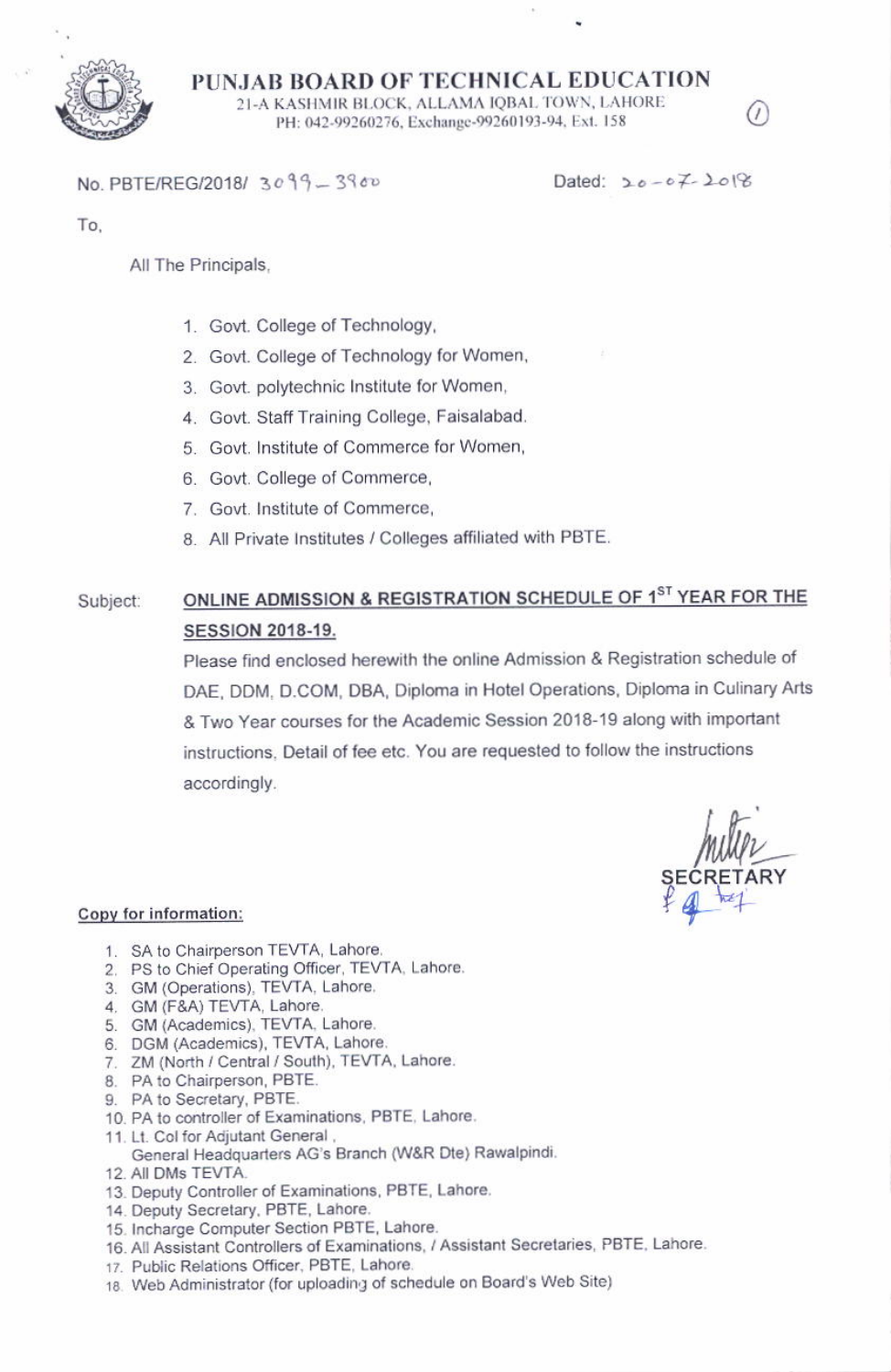# **SECTION II**

## IMPORTANT INSTRUCTIONS FOR ADMISSION & REGISTRATION

The Punjab Board of Technical Education, Lahore has introduced a computerized online student Registration system. For this purpose a user manual along with process flow diagram of Registration is being forwarded herewith. You are requested to follow the instructions in user manual as well as mentioned below.

- 1) Name of the Course & Technology / Trade / Group must be clearly mentioned on the Registration Form (Electrical, Electronics etc, for DAE and Banking, OSP, Accounts for D. Com etc).
- 2) The students who have passed Matric / Equivalent examination from the Boards other than Punjab Province must provide NOC. (Only for DAE, DDM, D.COM & DHO)
- 3) The students who have passed Matriculation Examination from other than "Board of Intermediate & Secondary Education" must provide the Matric equivalent certificate from IBCC. Otherwise Registration Cards will not be issued. The Students who have passed Matriculation Examination from Allama Iqbal Open University (General Group) are not eligible to take admission in DAE course.
- 4) Verification of Matric Certificate from the concerned Board should be provided alongwith the Registration list.
- 5) If a student got admission in more than one course / institute; he / she will only be Registered with PBTE after sending undertaking (on stamp paper) through institute, confirming that he is attending regular classes in only on respective course in one Institute / College.
- 6) The Board allowed the affiliated institutions to admit the Matric Failed students provisionally in DAE, DDM, D.COM / DBA and equivalent courses. The Institutions would send lists of such students separately to the Board and the Board would register them only after they have passed the subsequent Matric Supplementary Examinations.
- 7) Online feeding of the enrolled students does not create a right for registration. The prerequisites such as affiliation of institute, eligibility of students etc. should be complete and intact for registration and issuance of registration card thereafier.

The Instructions for Registration should be displayed on the Notice Board of the Institute.

In case of any query please contact the following. Note:-

03334328132 a. Superintendent (Registration) 03344186420 b. Web Administrator/ Computer Section (042)99260284 0336-4273839 c. Assistant Secretary (Affiliation)

**SECRI**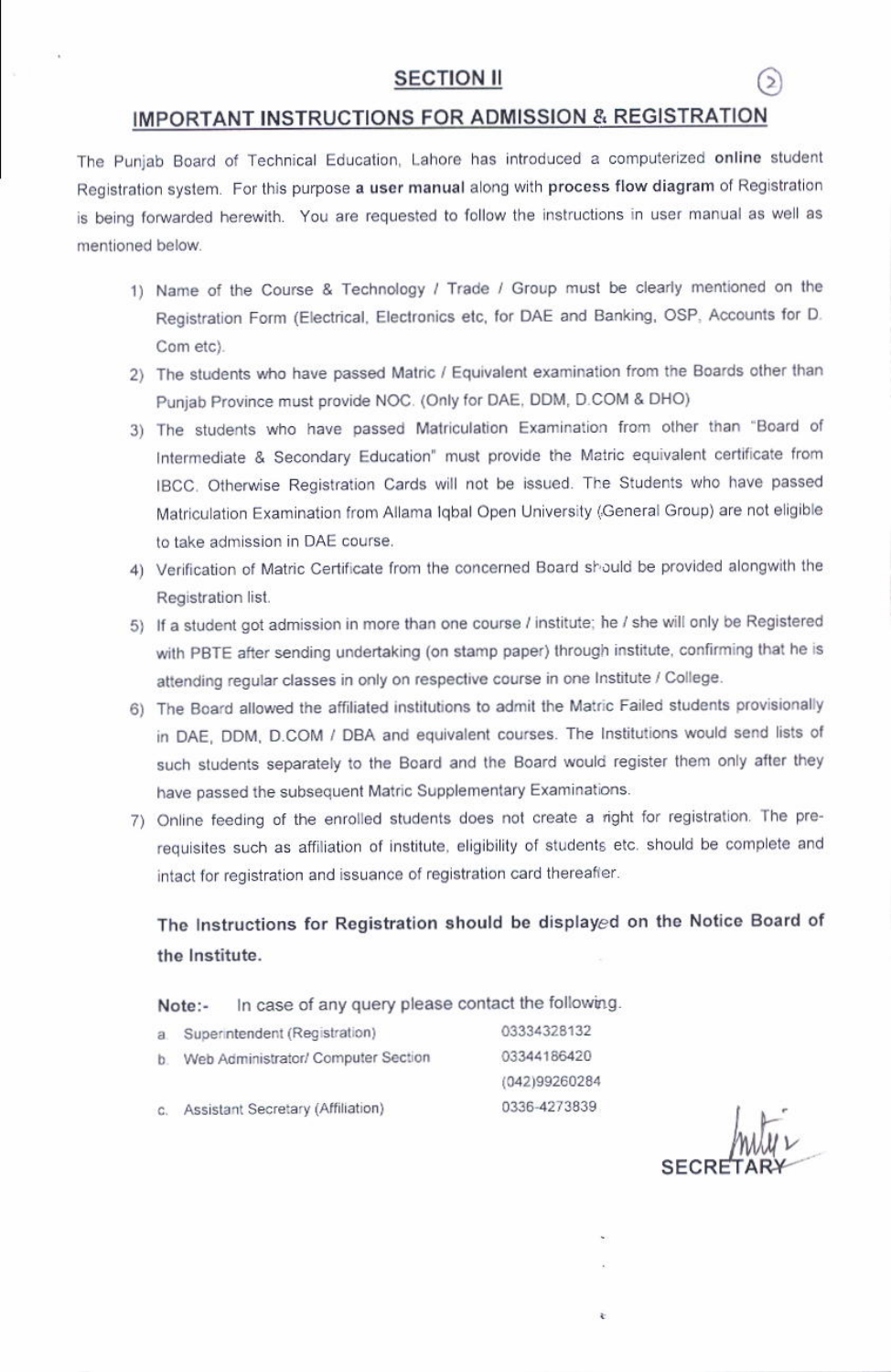ضرورى مدايات برائے آن لائن رجسٹريشن ڈیٹاالصوبر ادستخط

 $\circ$ 

پنجاب بورڈ آف ٹیکنیکل ایجوکیشن لاہورآن لائن رجنٹر کیشن کاسٹم پہلے سے متعارف کرواچکا ہےاوراس پر بڑے احسن طریقہ سے عمل بھی ہور ہاہے۔ آن لائن رجسٹریشن سسٹم کا"User Manual" برائے رہنمائی لف ہے۔ رجنریشن فیس ہر ٹیکنالوجی ا کورس کی الگ الگ بنک حالان پر جمع کروائیں۔ رجسٹریشن ڈیٹائیں امیدوار کے شناختی کارڈ اب فارم نمبر کااندراج لا زمی ہے۔  $-1$ 

س امید وار کا رجسٹریشن ڈیٹا آن لائن کرتے وقت اگر سافٹ وئیر Already Registered کامپنج دے تو مذکورہ امیدوار پہلے سے رجٹرڈ ادارہ سے اپنی رجٹریشن کینسل کروانے کے بعد ہی نئے ادارہ سے رجٹرڈ ہو گئے گا۔ آن لائن رجٹریشن ڈیٹامیں امیدوار کے کوائف کی فیڈ نگ اتصویر اور دستخط سکیتنگ کے بعد پروف ریڈنگ کے لئے اس  $\Gamma$ کا "Rough Print" کیس یہ یوف ریڈنگ میں امید دار کے کوائف کی اغلاط کی دریتگی کے بعد اصل رجٹ یشن فارم یرنٹ کریں۔اس رجنٹریشن فارم کے نیچلےحصہ پر پر نیل صاحبان امیدوار ہےفریش دستخط کروائیں،امیدوار کے تصویر چہ پاں کریں اور پرنسل خوداس فارم کی تصدیق کریں۔رجسڑیشن فارم کےساتھ میٹرک شریقگیٹ اورشناختی کارڈا'ب'فارم کی مصدقہ نقل لف کریں۔ رجٹریشن فارمز کی ترتیب ویب فارم نمبر کے مطابق لگائیں۔آن لائن سافٹ وئیر ہے آٹو پیک (Registered) (Candidates List، بن جاتی ہے جس کی دوکا پیاں پرنٹ کرکے ایک کے ساتھ اصل بنک حیالان اور دوسری کا پی کے ساتھ بنک حالان کی فوٹو کا پی لف کریں۔ ہر ٹیکنالوجی ا کورس کا بنک حالان مع رجٹر یشن فارم علیحد و بنڈل اپکٹ بنا کرر جٹریشن شیڈ ول کے مطابق رجسٹریشن برائج میں دستی جمع کروائمیں۔ نیز رجسٹریشن فارم زیادہ ہونے کی صورت میں ہر 100 رجسٹریشن فارموں کاالگ پبکٹ بنائمیں۔

۵۔ دجسٹریشن کارڈ جاری ہ<sub>ن</sub>نے کے 5یوم کےاندرادارہ رجسٹریشن کارڈ طلباءکو دینے کا پابند ہوگا۔رجسٹریشن کارڈ طلباءکو نہ دینے کی صورت میں اغلاط کی درینگی میں تاخیر کی تمام تر ذمہ داری ادارہ پر ہوگی اور 30 یوم کے بعدر جنریشن کارڈ مجوزہ درنگی فیس کے ساتھ ہی درست کئے جائمیں گے۔

ويب ايڈمنسٹريٹر بيرنٽ نٺ (رجڻريشن ) (DAE) 4328132 0333-4328 0334-4186420 (042)99260284

ڈینگ اسٹنٹ (کامرس) 0331-4080706 ڈیٹنگ اسٹینٹ (دوسالہ کورس)6300-4258546

mily v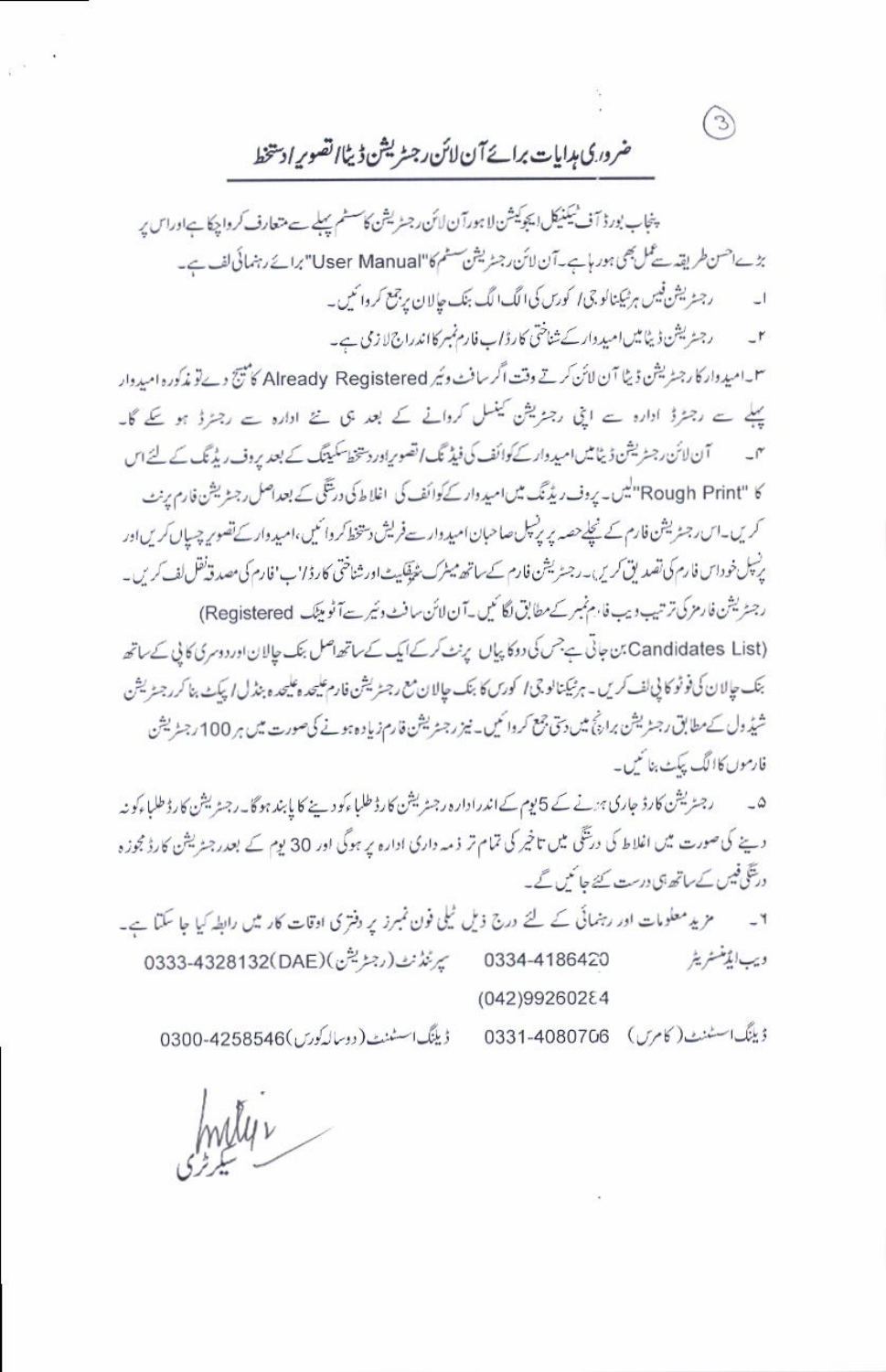

PUNJAB BOARD OF TECHNICAL EDUCATION

21-A KASHMIR BLOCK, ALLAMA IQBAL TOWN, LAHORE PH: 042-99260276, Exchange-99260193-94, Ext. 158

### ONLINE ADMISSION AND REGISTRATION SCHEDULE FOR THE SESSION 2018-19. Subject:

| Sr.<br>No. | Name of Course                               | Pre-<br>Requisit            | Duration<br>of the<br>Course | Last Date with Single Fee |                   |                      |                                    | Last Date with Double Fee |                   |                      |                                           | Last Date with Triple Fee |                |                      |                                    |
|------------|----------------------------------------------|-----------------------------|------------------------------|---------------------------|-------------------|----------------------|------------------------------------|---------------------------|-------------------|----------------------|-------------------------------------------|---------------------------|----------------|----------------------|------------------------------------|
|            |                                              |                             |                              | Admission                 | Deposit of<br>Fee | Online Form<br>Entry | Submission of<br>Registration Form | Admission                 | Deposit of<br>Fee | Online Form<br>Entry | Submission of<br><b>Registration Form</b> | Admission                 | Deposit of Fee | Online Form<br>Entry | Submission of<br>Registration Form |
| 01         | DAE                                          | Matric<br>Science           | 3 years<br>/4 years          | $11 - 10 - 18$            | $16 - 10 - 18$    | $25-10-18$           | $31 - 10 - 18$                     | $20 - 10 - 18$            | 29-10-18          | 05-11-18             | $12 - 11 - 18$                            | $01 - 11 - 18$            | $06 - 11 - 18$ | $12 - 11 - 18$       | 19-11-18                           |
|            | <b>DDM</b>                                   | Matric                      |                              |                           |                   |                      |                                    |                           |                   |                      |                                           |                           |                |                      |                                    |
| 02         | D.COM/DBA/DHO/Diploma<br>in Culinary of Arts | Matric                      | 2 years                      | 11-10-18                  | 16-10-18          | 25-10-18             | $31 - 10 - 18$                     | $20 - 10 - 18$            | 29-10-18          | $05 - 11 - 18$       | 12-11-18                                  | $01 - 11 - 18$            | 06-11-18       | $12 - 11 - 18$       | 19-11-18                           |
| 03         | Matric (Tech/Vocational)                     | Middle                      | 2 years                      | 11-10-18                  | 16-10-18          | 25-10-18             | $31 - 10 - 18$                     | $20 - 10 - 18$            | 29-10-18          | 05-11-18             | 12-11-18                                  | $01 - 11 - 18$            | $06 - 11 - 18$ | 12-11-18             | 19-11-18                           |
| 04         | Diploma in Special<br>Education              | Matric                      | 2 year                       | 11-10-18                  | $16-10-18$        | $25-10-18$           | $31 - 10 - 18$                     | $20 - 10 - 18$            | 29-10-18          | $05-11-18$           | 12-11-18                                  | $01 - 11 - 18$            | $06 - 11 - 18$ | $12 - 11 - 18$       | 19-11-18                           |
| 05         | <b>HND Textile Course</b>                    | Fsc.                        | 2 year                       | $11 - 10 - 18$            | 16-10-18          | 25-10-18             | $31 - 10 - 18$                     | $20 - 10 - 18$            | $29 - 10 - 18$    | $05-11-18$           | 12-11-18                                  | $01 - 11 - 18$            | $06 - 11 - 18$ | 12-11-18             | 19-11-18                           |
| 06         | Certificate in Vocational<br>Girls           | Middle                      | 2 year                       | 11-10-18                  | 16-10-18          | 25-10-18             | $31 - 10 - 18$                     | 20-10-18                  | 29-10-18          | $05 - 11 - 18$       | 12-11-18                                  | $01 - 11 - 18$            | 06-11-18       | 12-11-18             | 19-11-18                           |
| 07         | <b>Vocational Boys (Regular)</b>             | As per<br>trade<br>selected | 2 year                       | 11-10-18                  | 16-10-18          | $25-10-18$           | $31 - 10 - 18$                     | 20-10-18                  | 29-10-18          | $05-11-18$           | 12-11-18                                  | $01 - 11 - 18$            | 06-11-18       | $12 - 11 - 18$       | 19-11-18                           |
| 08         | Certificate in Quantity<br>Surveying         | Matric                      | 2 year                       | $11 - 10 - 18$            | 16-10-18          | $25-10-18$           | $31 - 10 - 18$                     | $20 - 10 - 18$            | $29 - 10 - 18$    | $05 - 11 - 18$       | 12-11-18                                  | $01 - 11 - 18$            | 06-11-18       | $12 - 11 - 18$       | 19-11-18                           |

SECRETARY

 $\left( \mathcal{G} \right)$